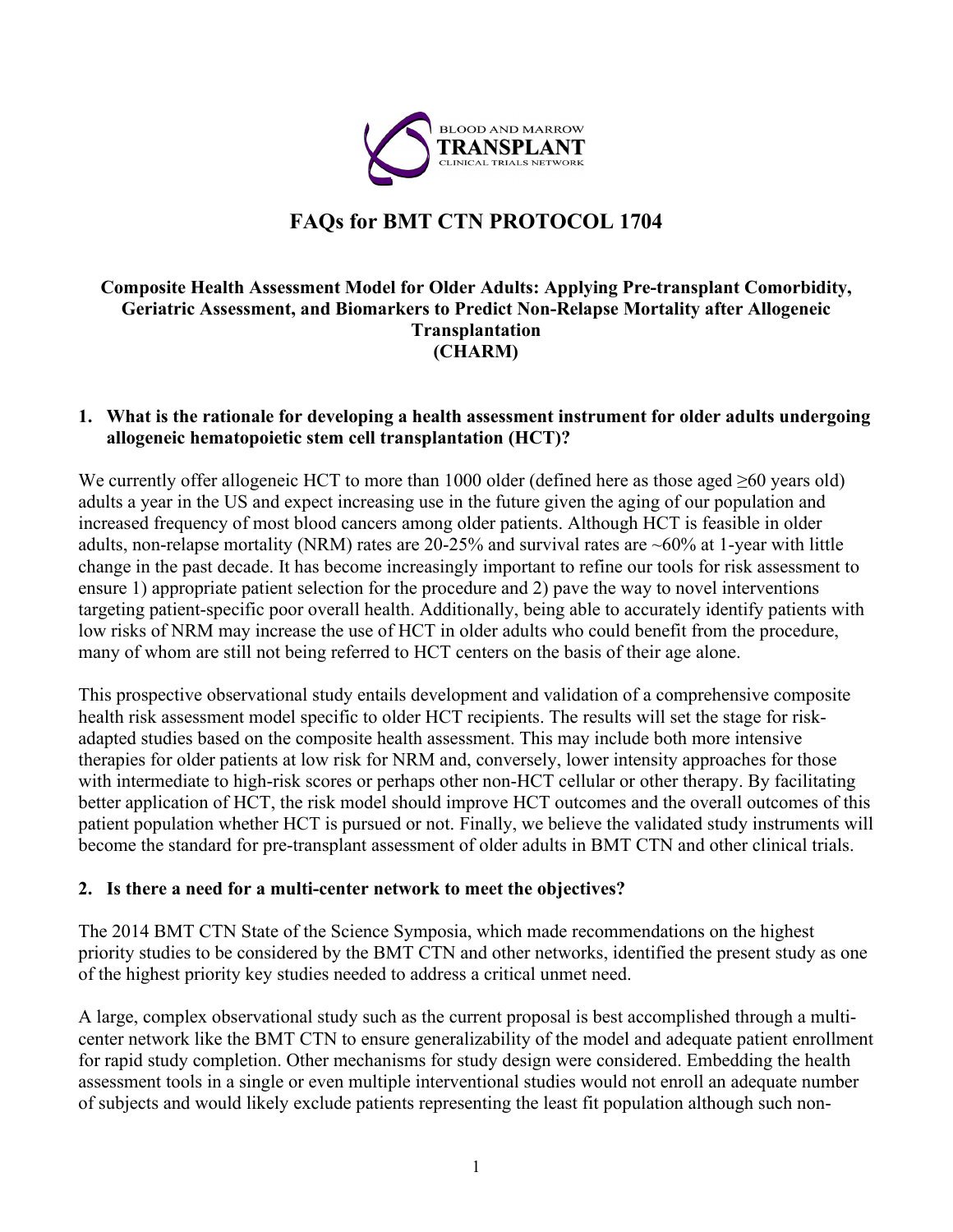robust patients are of highest interest for this study. However, co-enrollment with other studies is allowed. Embedding this study in a parent trial would also not include the broad array of HCT indications and HCT approaches used in the US. Adding tools to standard transplant center reporting through the CIBMTR would not be feasible because of the need for more granular outcomes data (e.g., cognitive or functional assessment). We are incorporating CIBMTR data in this study to increase efficiency and lower costs.

# **3. Why select NRM as the primary endpoint?**

For older adults (and their physicians), the uncertainty and fear of mortality and life-threatening complications is the major factor limiting uptake of allogeneic HCT. Major advancements have clarified the risks of relapse after HCT and after conventional therapy (e.g. cytogenetic and molecular data, minimal residual disease, etc.). Similar efforts are needed to better understand risks of NRM, particularly among older patients who are more likely to suffer from NRM, possibly related to less resilience. We want here to provide clinicians and investigators with a novel and comprehensive tool to predict NRM that could be used alongside tools to predict relapse to make the best estimates for survival. However, although NRM represents the most widely used objective measure of life-limiting HCT related toxicity, we also plan to examine the ability of the CHARM to predict a broad range of endpoints including patient-centered outcomes, such as organ-specific toxicity, cognitive decline, development of frailty, graft-versus-host disease (GVHD), overall survival, disease-free survival and others.

# **4. Is this study feasible?**

We have strong evidence that support study feasibility. First, we propose enrolling 880 HCT recipients over 24 months. By comparison, a previous similarly inclusive and minimally burdensome protocol, BMT CTN 0902, accrued 711 subjects over 18 months.

Based on CIBMTR data, the annual number of patients aged 60+ undergoing allogeneic HCT for hematologic malignancy was about ~900 over the period 2012-2016. With the consistent annual increase in number of older subjects undergoing allogeneic HCT (see Figure in the protocol), we anticipate that the actual annual number will be closer to 1000 subjects per year during the duration of this study. We expect the study to be open at all BMT CTN Core and many Affiliate Centers thus being available for ~90% of the 1000 subjects, for a total of 900 potential subjects annually. We require 880 patients receiving allogeneic HCT. Assuming 440 subjects enroll and undergo HCT per year, the study will require 24 months to recruit the target sample size of n=880 subjects or slightly less than 50% of eligible patients

More specifically, we estimate around 550 subjects per year will be consented and enrolled. Since enrollment occurs up to 21 days before HCT, we assume a conservative estimate of a 20% drop out rate, such that 440 per year would proceed to transplant and contribute to final model development.

## **5. How did you estimate the sample size?**

Sample size calculation is based on the ratio of the number of NRM events divided by the number of potential predictors. This ratio is known as events per variable (EPV). An EPV in the range of 10-15 is widely advocated as a rule of thumb for Cox proportional hazards regression models, with higher EPV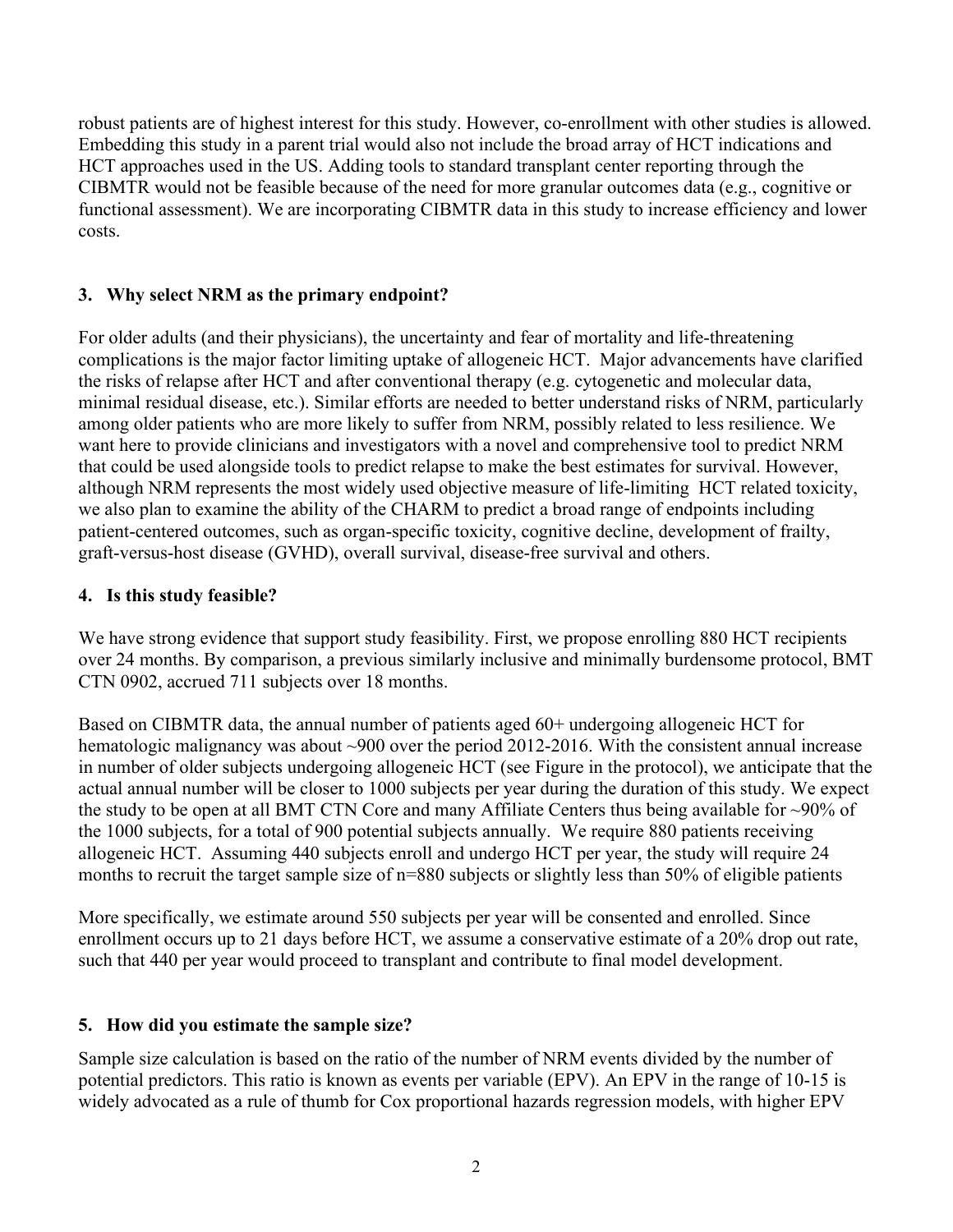recommended when there are predictors with low prevalence. Since we expect intermediate prevalence of our proposed predictors of 15-50%, we will use an EPV of 12. The NRM rate in our subject population is estimated at about 22% based on CIBMTR data. Per the equation: (N x 22%)/16 variables= 12 EPV, we will need a sample size around 880 subjects. Given a sample size of 880 patients, we will have 80% power to detect hazard ratios ranging from 1.63 (assuming the prevalence of the predictor in our cohort is  $\sim$ 40%) to 1.96 (assuming the prevalence of the predictor in our cohort is  $\sim$ 15%) using a two-sided test with a significance level of 0.05.

#### **6. How much time does it take to complete study assessments?**

The pre-transplant assessment will include a 30 minute assessment by the healthcare team, which includes a walk speed test, grip strength assessment, memory test (Montreal Orientation Memory Concentration (MoCA)) and blood work. Additionally, patients will complete a 13-20 minute self-report questionnaire. The questionnaire times vary based on method of delivery because computerized adaptive testing, used for participants who complete the survey online, has variable numbers of survey items given and time burden. The Day 100, Day 180, and Day 365 visits will include 10 minute assessments by the healthcare team to repeat the walk speed and grip strength tests. Self-report questionnaires will each take approximately 7-10 minutes at Day 100, and 11-17 minutes at both Day 180 and Day 365.

#### **7. Are there any specific study training plans necessary to accomplish the research goals (e.g. workshops, study certification)?**

Standardized administration of these tools across sites will reduce measurement error and improve generalizability of results. Therefore, site staff administering these tests will be required to attend mandatory online training and will be required to pass the certification exam provided at the end of the online training. Video training will also be made available to view. Each site should have a "super-user" who can also train other staff to perform the testing.

#### **8. Are you worried about patients who are enrolled but do not proceed to HCT as a potential source of selection bias?**

The ultimate goal of the current study is to develop a HCT specific instrument that can optimally risk stratify older patients that *undergo allogeneic HCT*. However, we plan to capture reasons for not proceeding to HCT among the expected ~20% that get enrolled but then do not proceed to HCT. We expect that in a large proportion of them, the reason not to proceed will be disease progression prior to HCT. Finally, we also plan to compare their baseline demographics with the demographics of patients who do proceed to HCT to identify any major differences in their characteristics.

## **9. Why do you require 21 days for baseline assessments prior to proceeding with HCT?**

While testing closer to conditioning may reduce the potential for changes in health and the proportion of subjects not proceeding to transplant, our experience shows that narrow windows for pretransplant testing are a major barrier to enrollment to BMT CTN trials. We created a 21 window to allow centers adequate time to coordinate testing and surveys prior to conditioning. Testing done outside of this window due to delays in transplant conditioning will need to be repeated. The benefit of measures accurately reflecting subject health outweighs the risks of learning effects of repeated measures.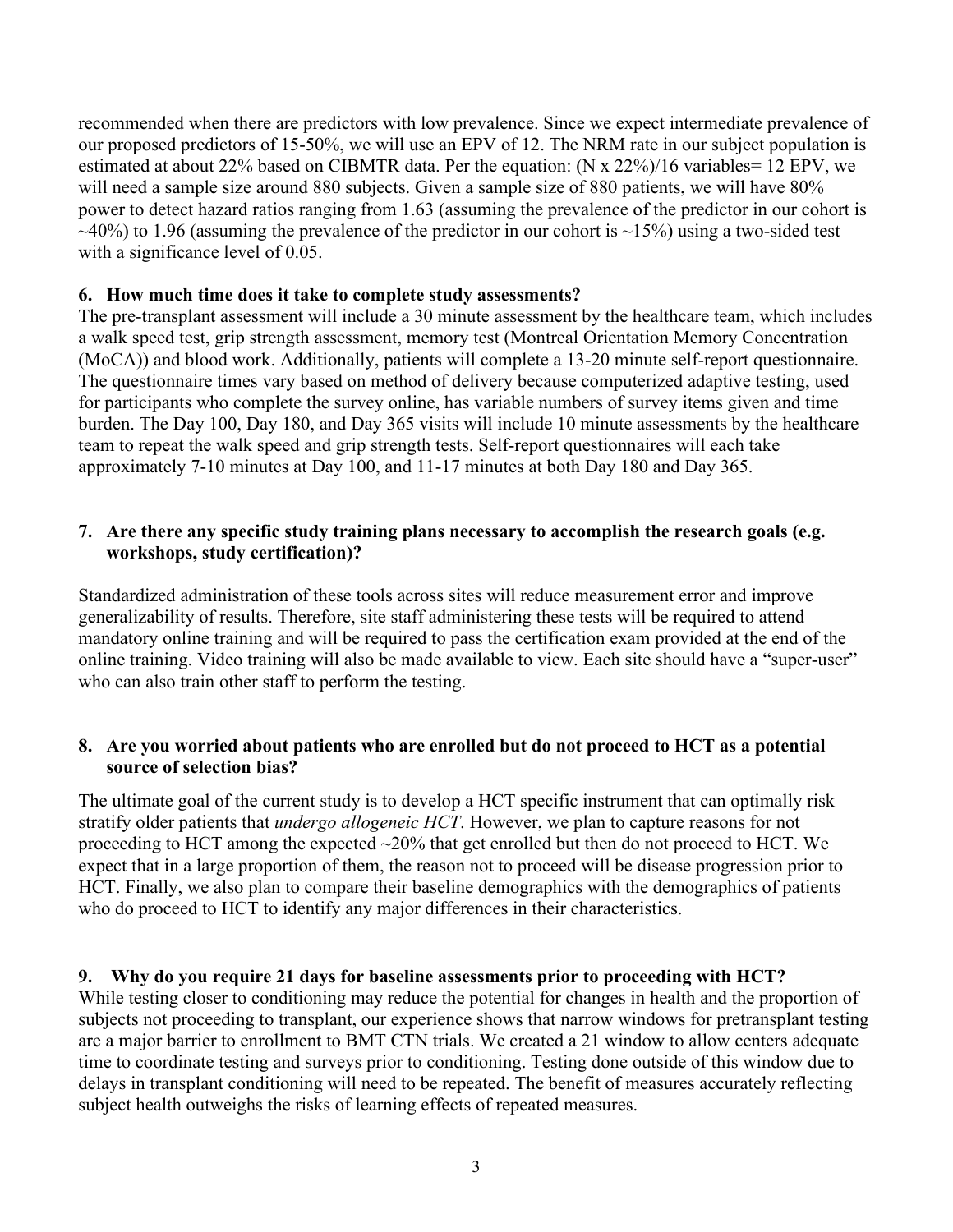#### **10. Will patients 70+ be reasonably represented?**

Per CIBMTR, the annual number of patients aged 70+ undergoing allogeneic HCT in Core + Affiliate centers is 170 patients and, if we assume conservatively that 60% will be enrolled and the drop-out rate is 20%, over 24 months we can enroll up to 160 patients, which would represent ~20% of the entire study cohort and should be reasonable representation of that age range.

#### **11. Why restrict the study to hematologic malignancies and not consider benign disorders, such as aplastic anemia?**

The frequency of allogeneic HCT for benign hematologic disorders among older adults is quite low, as shown by recent examination of CIBMTR data from all Core and Affiliate centers, which revealed that only 79 patients older than age 60 received a transplant for aplastic anemia from 2012-2016. Only 3 were 70 years and older. Additionally, the pre-HCT therapies and the natural history of these disorders are quite different from those undergoing HCT for hematologic malignancies and the small numbers will preclude adjusting for that heterogeneity.

## **12. Besides CRP and albumin, are you planning any other correlative/biomarkers studies?**

The study will not collect additional correlative laboratory samples. However, the unique clinical data collected in this study forms a rich dataset for future exploration of correlative samples. Therefore, we will encourage the study team to offer the CIBMTR "Protocol for a Research Sample Repository for Allogeneic Hematopoietic Stem Cell Transplantation, Other Cellular Therapies and Marrow Toxic Injuries."

## **13. Will primary data be collected on CIBMTR Forms?**

Yes. All subjects enrolled on the study will be assigned to the Comprehensive Report Form (CRF) track. Additional study specific data will be collected through the Medidata Rave EDC and ePRO as described under FAQ #17.

## **14. Will the results of the baseline testing be shared with the clinical team?**

Protocol submitted data will not be returned to the treating center. However, subjects and the team will not be blinded and may use information available. We recommend each institution follow their standard of care for such data.

## **15. Will the treating physician be notified of abnormal results found through the study tools?**

No, we do require alerting the treating physician based on any survey result or test. Patients must be eligible for transplant based on institutional standards to enroll and will be aware of all routine testing including calculation of the HCT-CI score (which includes history of depression or anxiety) as this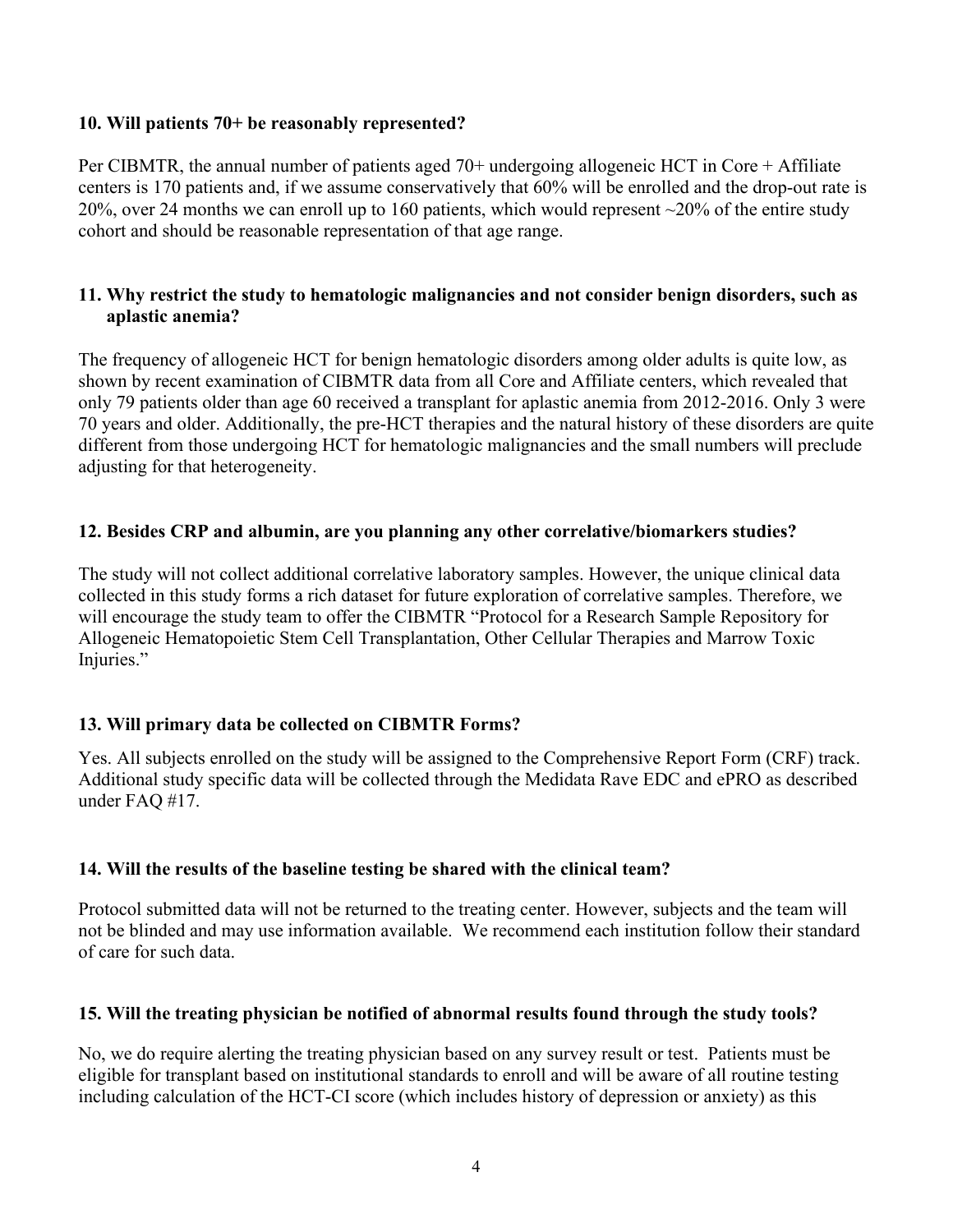information is required to be reported. No tool or survey in this study is diagnostic for a disease. We lack data on the independent prognostic value in this population, which forms the basis for this study.

However, for the subject surveys, we will include language at the footer of each survey page indicating these results will not be returned to the treating team and the patient should notify the treating team should they have any health concerns. The bedside testing will be performed at the center and can be utilized as per institutional standard of care. Nevertheless, to offer guidance, the protocol includes thresholds associated with heightened risks for the Montreal Cognitive Assessment (MoCA) based on other populations. Specifically, we suggested a MoCA < 23/30 may reflect mild cognitive impairment and a score < 18/30 may be associated with dementia.

## **16. What are the recruitment strategies if applicable, and proposed plans for monitoring study accrual?**

The study will be widely publicized to participating BMT CTN and US CIBMTR centers. Subject enrollment and accrual among older adults will be monitored at each participating site. Through CIBMTR we will be able to capture data on patients older than age 60 undergoing allogeneic HCT for a hematologic malignancy that were not enrolled onto the protocol at the participating institutions after the protocol was activated at the sites. The goals are to accrue a high proportion of eligible subjects at each participating center, to meet overall accrual goals and to have a diverse representative population. Centers not enrolling a high proportion of eligible subjects will be contacted to determine whether there are barriers in approaching subjects.

## **17. What are the proposed plans for data acquisition, transfer, management and analysis?**

Transplant outcomes data as well as some endpoint data (performance score, survival, relapse, NRM, GVHD, organ toxicities) will be collected on CIBMTR forms via the CIBMTR web-based platform FormsNet3. Additional study specific data (Eligibility, enrollment, MoCA, Frailty Phenotype) will be collected through a customized Medidata Rave database. Both FormsNet3 (CIBMTR's proprietary database) and Medidata Rave are 21 CFR Part 11 compliant, globally available application for collecting outcomes data electronically. Both are secure Web-based applications that are available wherever Web browser functionality is supported. Both platforms also support data collection, auditing, and event reporting; web services; and messaging. They offer real-time data validations; error messaging; and control of data entry flow, which includes enabling/disabling of questions and "smart navigation" between fields on a form. Queries will be developed in Oracle Business Intelligence Enterprise Edition (OBIEE) to check for missing and inconsistent data in both Medidata Rave and FormsNet3.

Patient reported data will be collected using Qualtrics online surveys, a component of the CIBMTR electronic Patient Reported Outcomes (ePRO) system. Qualtrics uses Transport Layer Security (TLS) encryption for all transmitted Internet data. TLS is a newer version of SSL. The CIBMTR Survey Research Group will track patient compliance with ePRO assessments, and provide completion/missing ePRO reports to the study chairs and coordinator at least monthly, and to centers on demand.

Analysis files will be prepared prior to each Data and Safety Monitoring Board (DSMB) meeting. Most analyses will be conducted using SAS and following the statistical analysis plans outlined in each protocol.